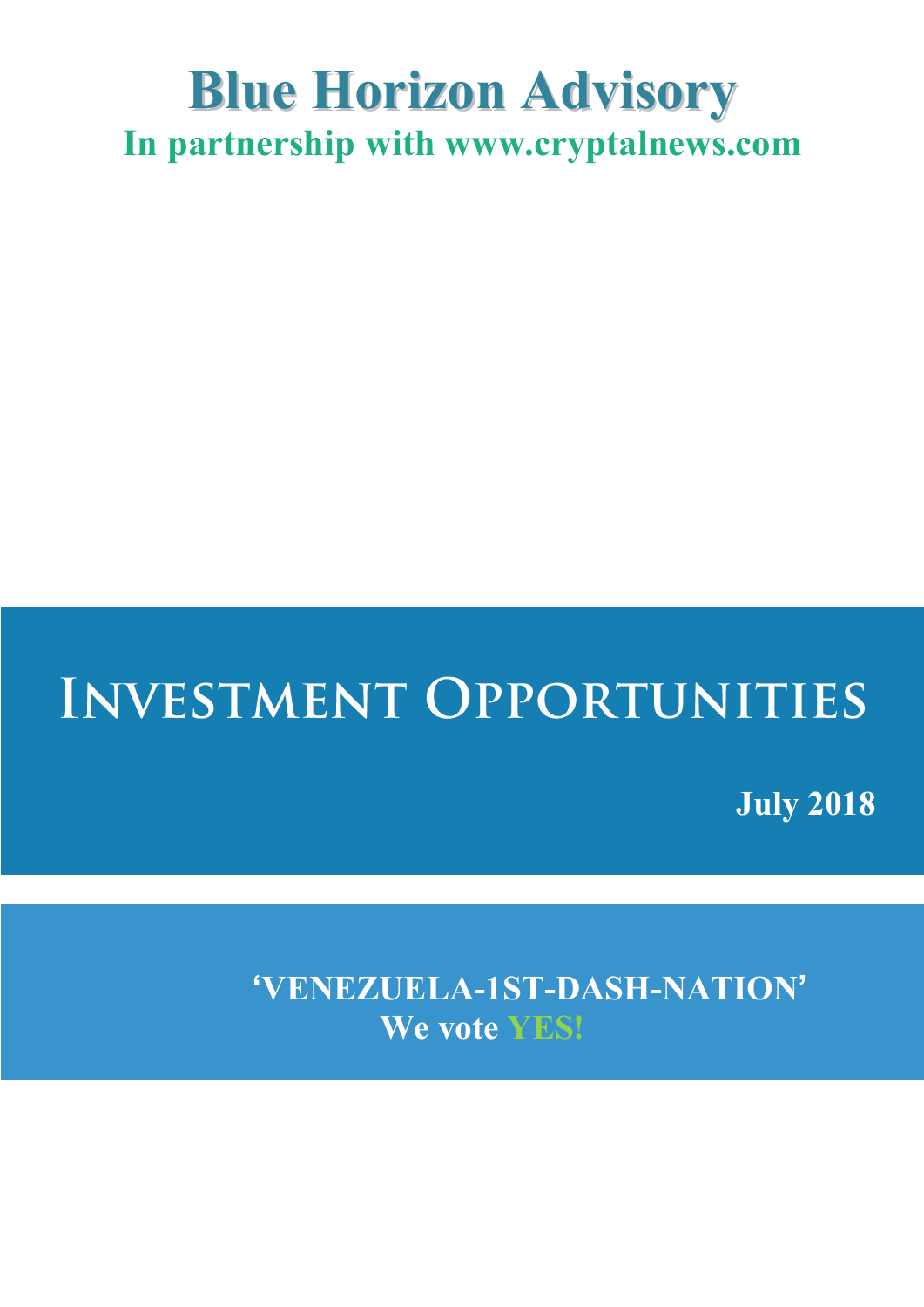### **CONTENT**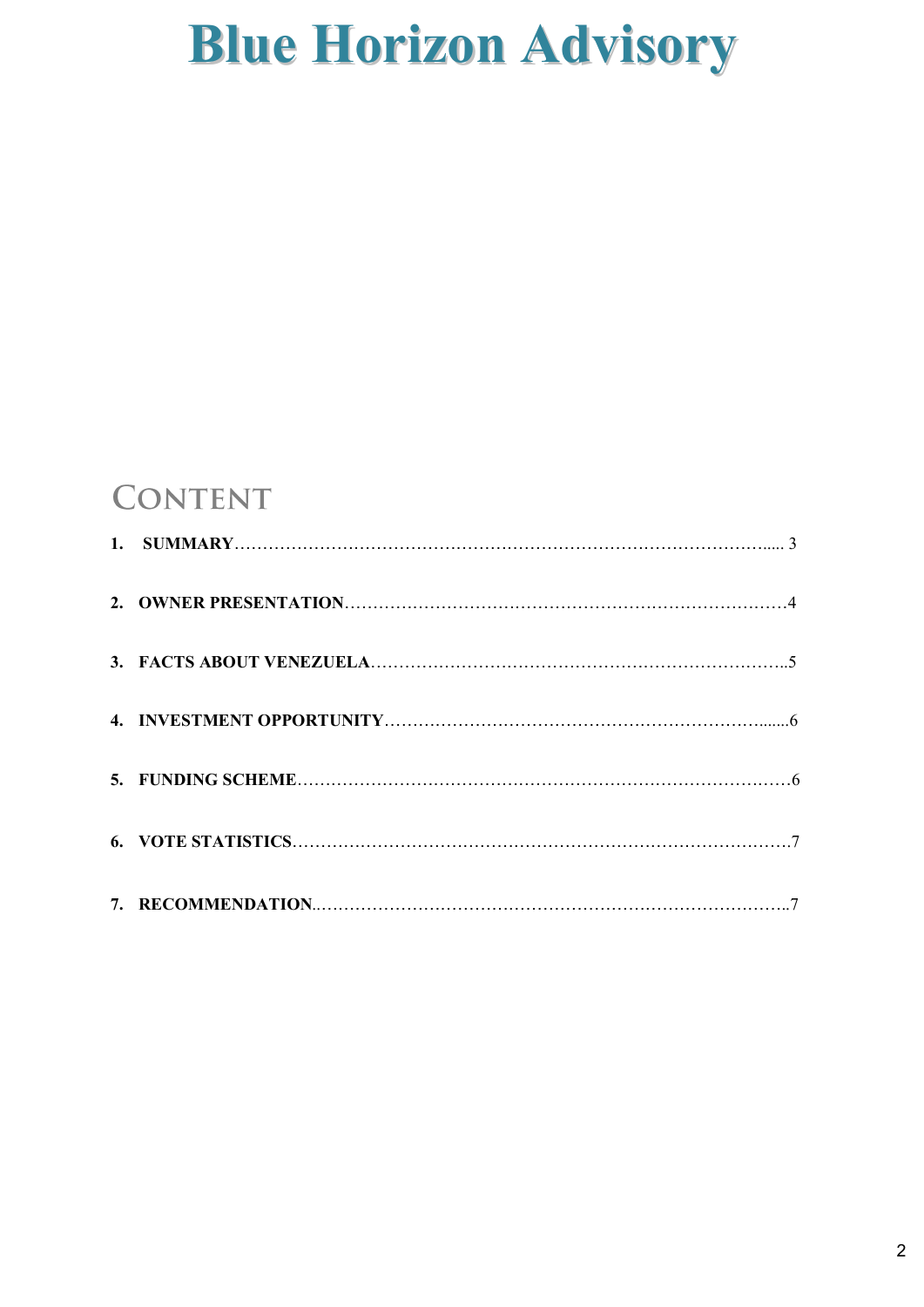### 1.SUMMARY

| <b>OWNER:</b>  | "Dash Venezuela" Organization                |
|----------------|----------------------------------------------|
| <b>SECTOR:</b> | Crypto community – Lobbying                  |
| PROPOSAL:      | <b>Countrywide massive adoption strategy</b> |

**RECOMMENDATION: POSITIVE**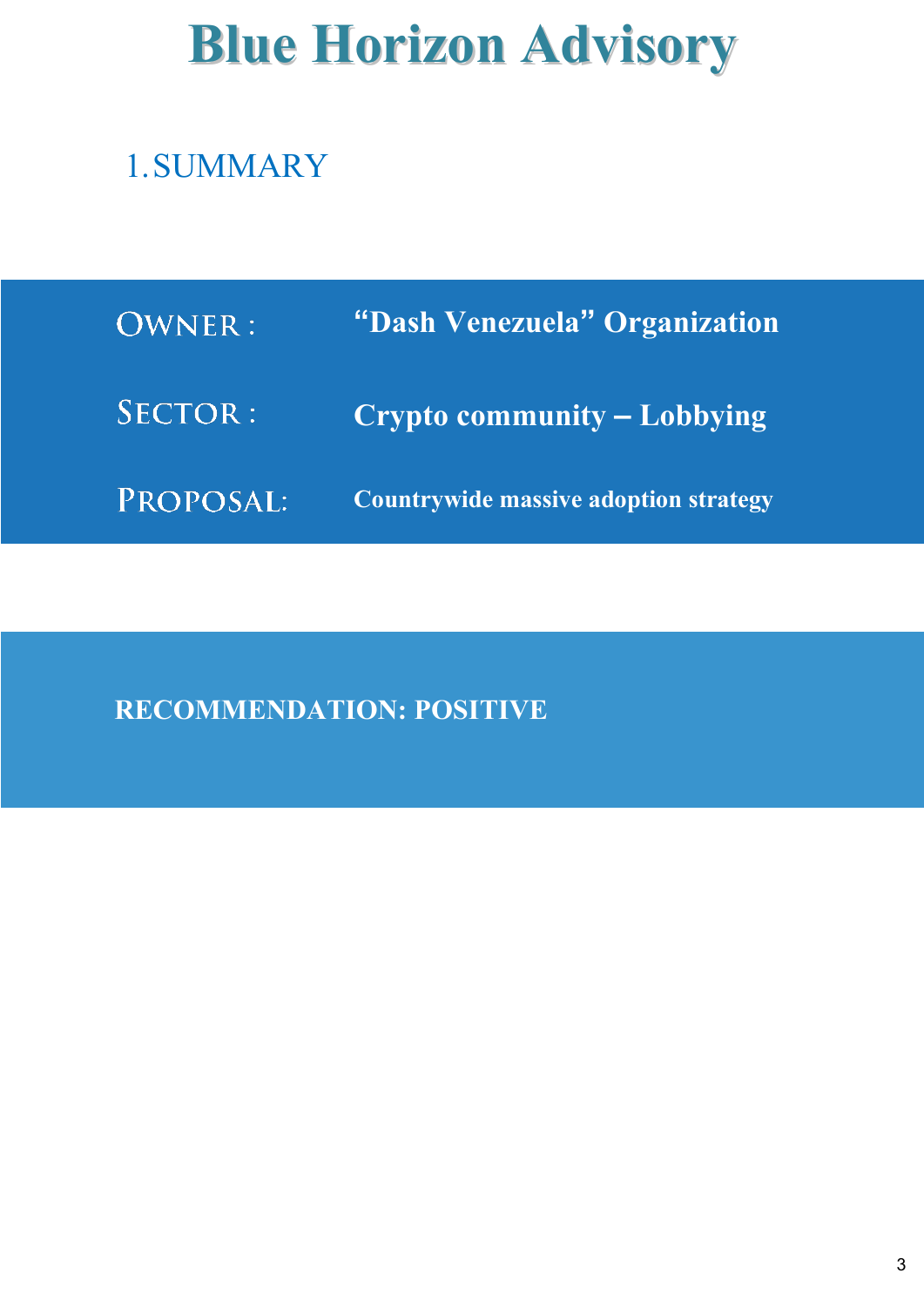### 2. OWNER PRESENTATION

| Name:                | "Dash Venezuela"                                                                                                                                                                                                                                       |  |
|----------------------|--------------------------------------------------------------------------------------------------------------------------------------------------------------------------------------------------------------------------------------------------------|--|
| Inception:           | 2014                                                                                                                                                                                                                                                   |  |
|                      | Dash Venezuela is an organization that promotes Dash in Venezuela<br>and works on a national scale to expand Dash community in the<br>country                                                                                                          |  |
| <b>Presentation:</b> | The organization holds conferences in different cities to introduce<br>Dash to Venezuelian citizens and promotes its daily usage for<br>individuals                                                                                                    |  |
|                      | Dash Venezuela organizes training sessions and accompanying<br>$\overline{\phantom{a}}$<br>measures to entrepreneurs and merchants willing to integrate Dash<br>as a payment solution.                                                                 |  |
| <b>Key figures:</b>  | Held 9 conferences out of 12 planned this year.<br>Has accompanied 250+ merchants in different sectors to adopt dash<br>as a payment solution<br>Made Venezuela becomes #2 in the world for most downloaded Dash<br>п<br>wallet and visits to Dash.org |  |
| Link:                | http://dashvenezuela.org/                                                                                                                                                                                                                              |  |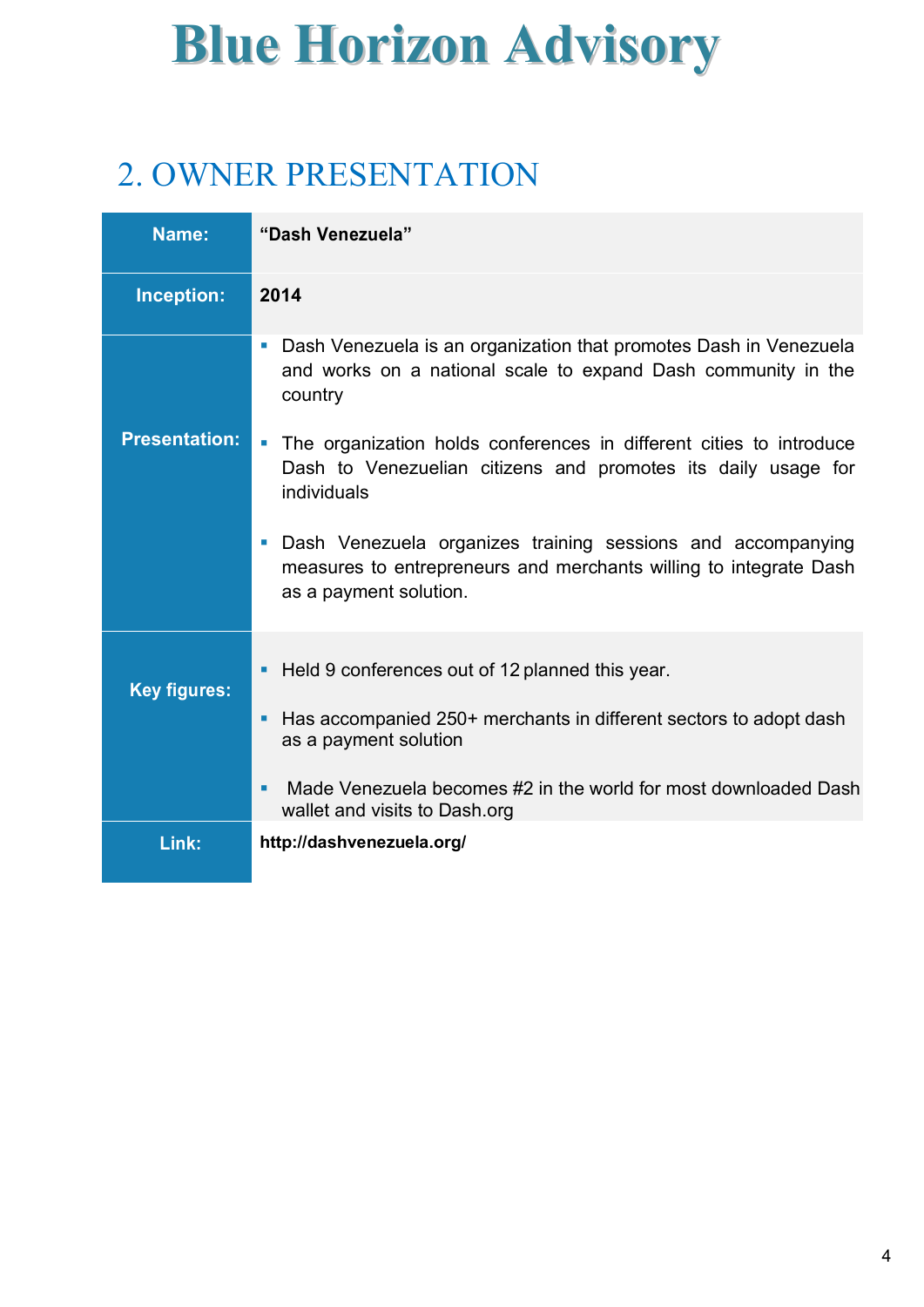### 3. FACTS ABOUT VENEZUELA

- § **Hyperinflation in Venezual keeps breaking records - +25000%** in late may and causing huge disasters on the economic situation in the country. **With 6 \$ as a minimum monthly wage,** the 31 million population is sinking in the poverty while the government strategies and reforms (Even with the creation of Petro, a government crypto currency) seem unable to save Venezuela from collapse and bankruptcy.
- In parallel and due to this situation, Venezuelan started to get more interested by Cryptocurrencies as a potential plan B that could save them from the economic agony their nation was going through. The first cryptocurrency boom in Venezuela was experienced in the beginning of 2017 **with a record volume of 805 bitcoins exchanged in a week.** Lately, this trend kept confirming itself, the volume of Venezuelan Bolivar to Bitcoin exchange increased by 138% from March to April, and by 39% from April to May 18 (Source Localbitcoins data).
- Venezuela is currently, and as long as its economy keeps having hard times, a perfect prototype of a nation switching to a wide/full cryptocurrency system as more and more venezuelan believe today that Crypto can be their only/last hope.

#### **Economic Freedom Score**



**POPULATION:** 31.0 million

GDP (PPP): \$427.0 billion -18.0% growth in 2016 5-year compound annual growth -4.2% \$13,761 per capita

**UNEMPLOYMENT:** 6.9%

**INFLATION (CPI):** 254.9%

**FDI INFLOW:** \$1.8 billion

**PUBLIC DEBT:** 28.2% of GDP

**Data compiled as of September 2017**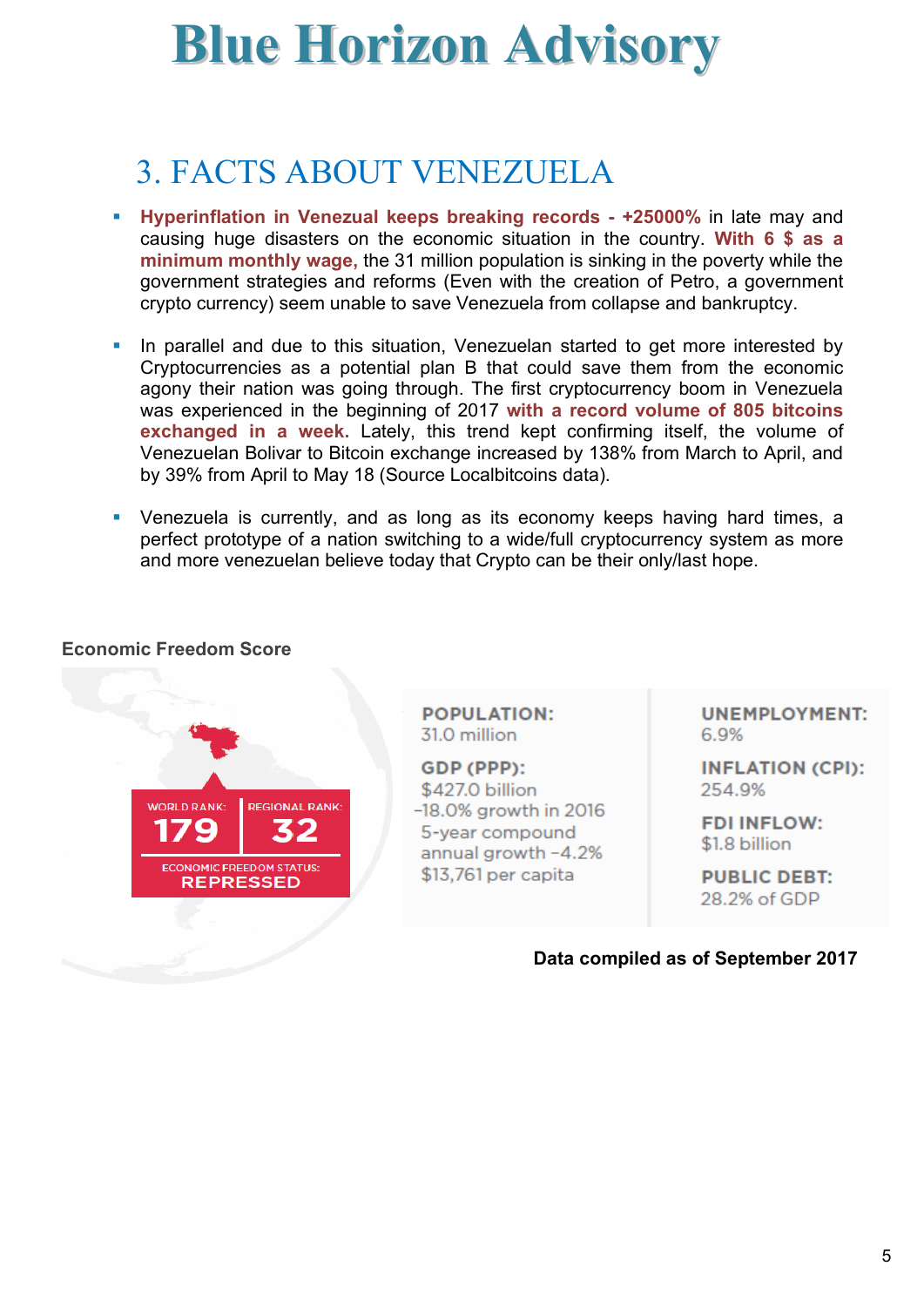### 4. INVESTMENT OPPORTUNITY  $3.1. GOALS$

- **Introduction and Promotion of Dash in Venezuela to assist Dash community growth** in the country.
- **Organization of meetups and Adoption programs to entrepreneurs and merchants in** Venezuela to expand the usage of Dash as a payment solution
- **Promotion of Dash as a solution to the ongoing devaluation of the local currency,** Bolivar. The goal is to expand Dash in Venezuela's economy and push it to be adopted as a national currency in the few coming years.

#### **The funding request aims to:**

**• Hold the "Caracas 10<sup>th</sup> Conference + 8<sup>th</sup> Dash city" (Dash city targets entrepreneurs** for the adoption of Dash as a payment method) (Nearly 1.3K participants expected)

### 5. FUNDING SCHEME

| <b>4.1. REQUESTED FUNDS</b>  |                            |  |  |  |  |
|------------------------------|----------------------------|--|--|--|--|
| Total:                       | 198 Dash                   |  |  |  |  |
| <b>4.2. FUNDING SCHEDULE</b> |                            |  |  |  |  |
| <b>Payment</b><br>type:      | One-time payment           |  |  |  |  |
| <b>Start date:</b>           | 18 <sup>th</sup> June 2018 |  |  |  |  |
| <b>End date:</b>             | 18th July 2018             |  |  |  |  |
| <b>Final</b><br>voting:      | 18th July 2018             |  |  |  |  |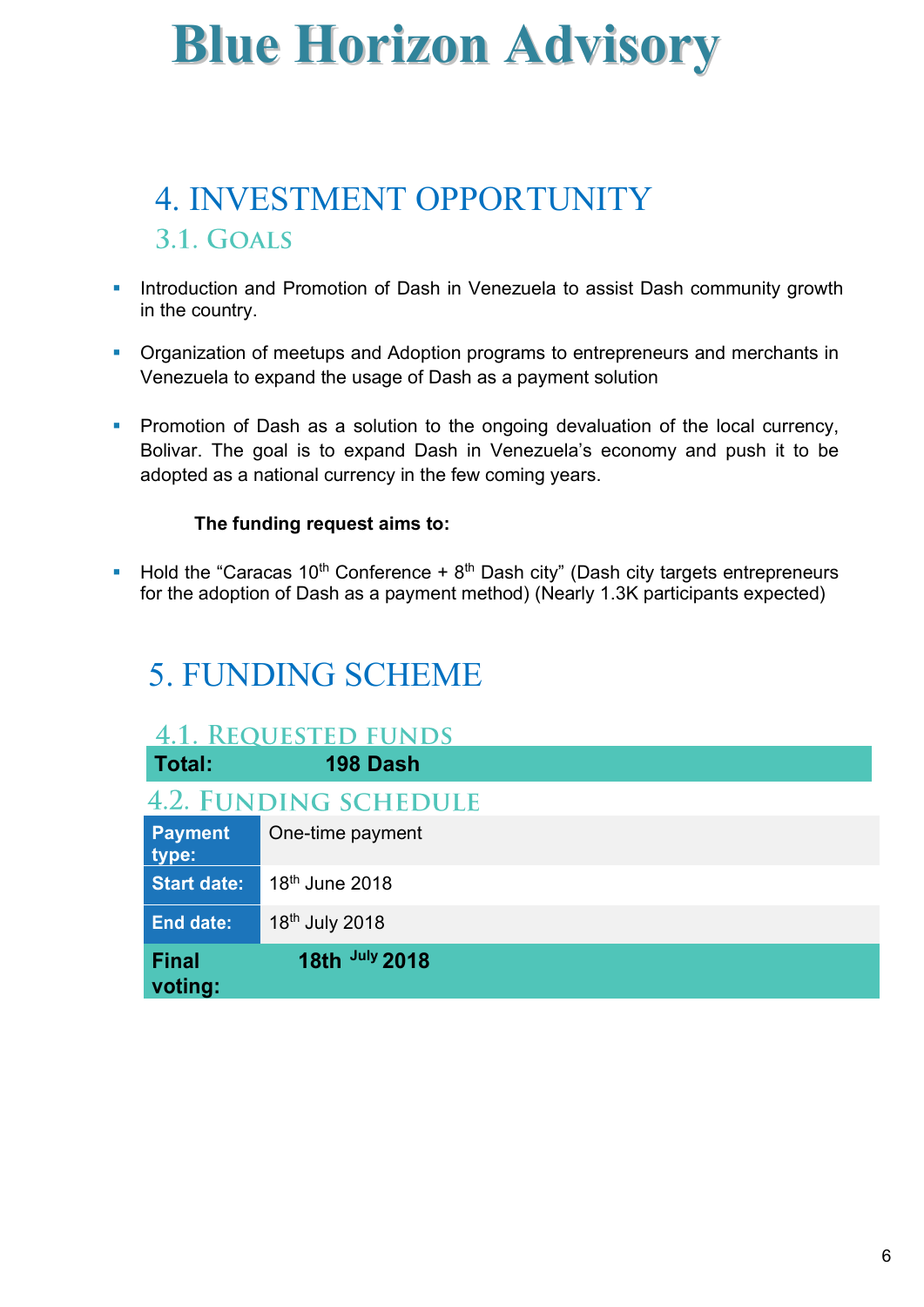### 6. VOTE STATISTICS

| <b>Completed</b> | <b>NO</b>         |
|------------------|-------------------|
|                  | <b>608 YES</b>    |
| <b>Votes</b>     | <b>90 NO</b>      |
|                  | <b>20 ABSTAIN</b> |

*As of July 8th ,2018*

### 7. RECOMMENDATION

| Upside | <b>Downside</b> |
|--------|-----------------|
|        |                 |

- The hyperinflationary situation that crosses the country (over 2,500% annual inflation and continuous devaluation of Bolivar) and the creativity of Venezuelan merchants to create wealth and benefit their society, **allows** Dash presence to grow very quickly in Venezuela's landscape.
- § "Dash Venezuela" projects have shown great results in educating Venezuelans and convert thousands of people to real time users.
- The organization efforts have led Venezuela to become the 2<sup>nd</sup> in ranking of downloads of the Dash wallet.
- More than 4K people Attended the organizations events.
- Dash Venezuela target to open services to other Spanish speaking countries on the region( Colombia, Mexico, Ecuador, etc).

■ Petro, Venezuela's national cryptocurrency could present a serious barrier to Dash expansion, through government's "protectionist strategies."